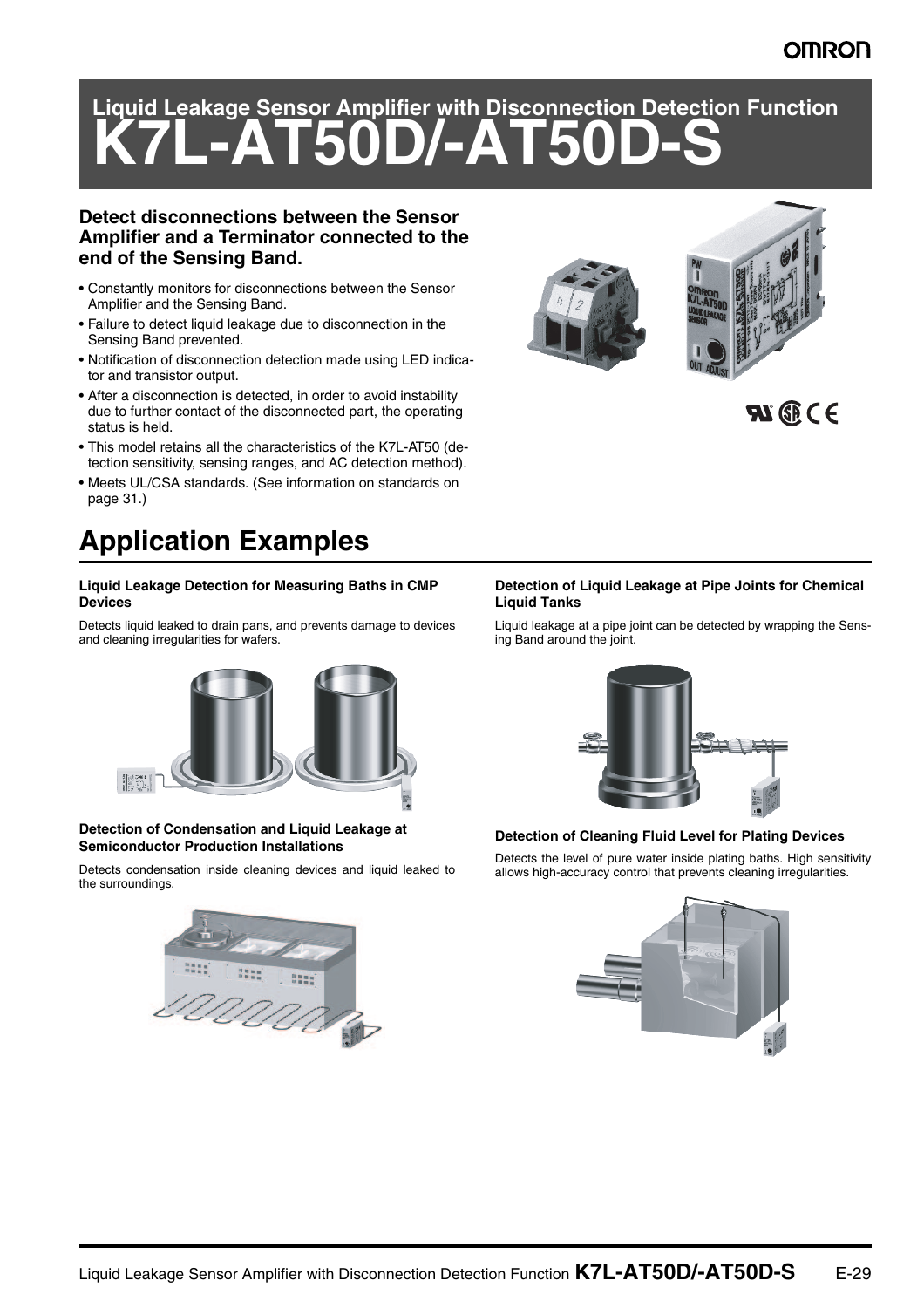# **Model Number Structure**

## ■ **Model Number Legend**

**K7L - AT50** $\bigsqcup$  **-1 2**

**1. Disconnection Detection Function** Blank: No D: Yes

**2. S: Without terminator**

# **Ordering Information**

# ■ **List of Models**

| Name                                                                  | Model number |
|-----------------------------------------------------------------------|--------------|
| Liquid Leakage Sensor Amplifier with Disconnection Detection Function | K7L-AT50D    |
| <b>Set</b>                                                            |              |
| Liquid Leakage Sensor Amplifier with Disconnection Detection Function | K7L-AT50D-S  |
| <b>Sensor Amplifier Only</b>                                          |              |
| Terminator (2P)                                                       | F03-20T      |

**Note:** The Socket, Terminal Block, Sticker, and Sensing Band are the same as for the K7L-AT50.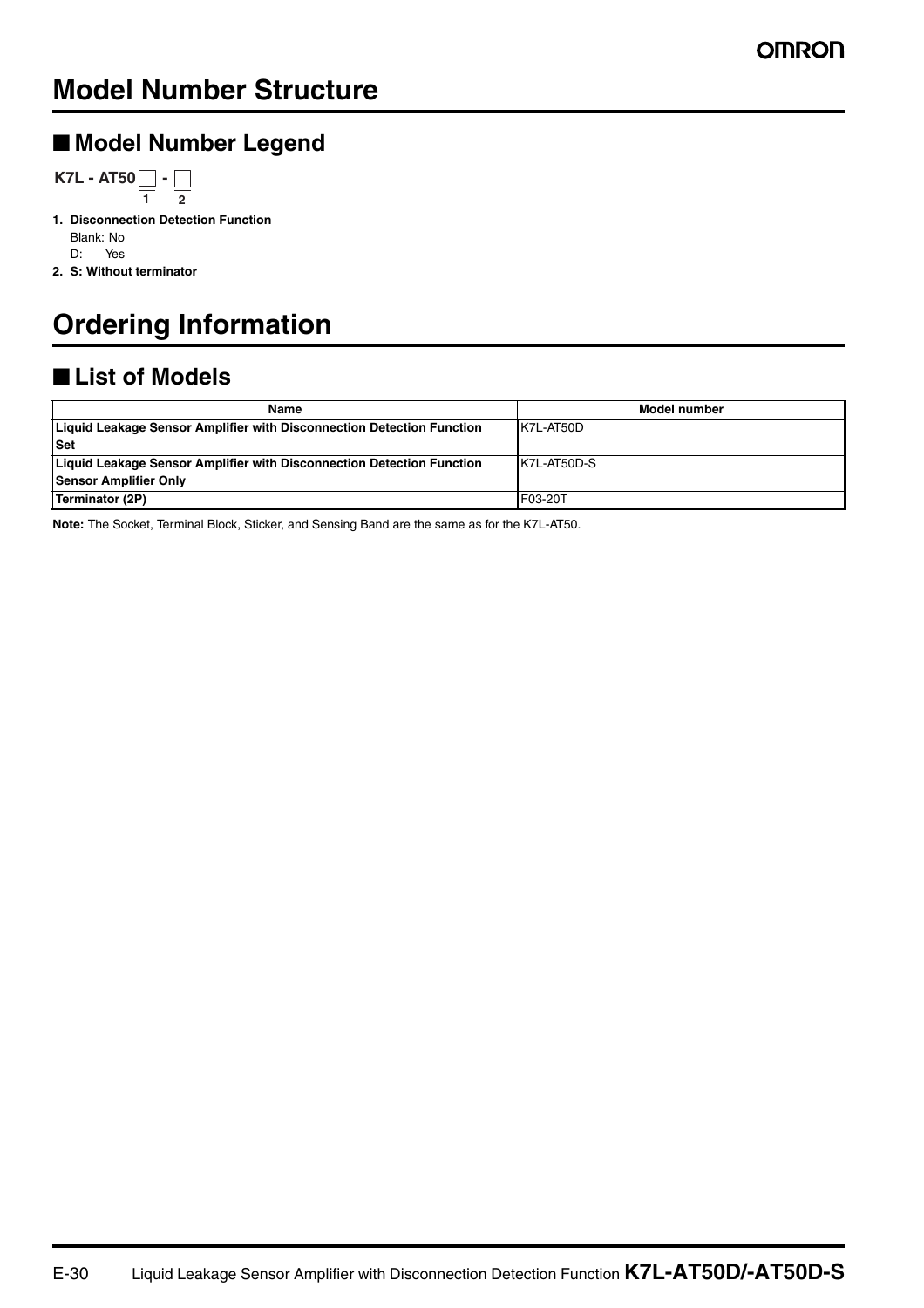# **Specifications**

# ■ **Ratings**

| Rated power supply voltage              | 12 to 24 VDC (Allowable voltage fluctuation range: 10 to 30 VDC)                                                                                                                                                                                                                                                                                                                                                                                                                                                                             |  |
|-----------------------------------------|----------------------------------------------------------------------------------------------------------------------------------------------------------------------------------------------------------------------------------------------------------------------------------------------------------------------------------------------------------------------------------------------------------------------------------------------------------------------------------------------------------------------------------------------|--|
| <b>Operate resistance</b>               | 0 $\Omega$ to 50 M $\Omega$ , variable<br>Range 0: 0 to 250 $k\Omega$<br>Range 1: 0 to 600 k $\Omega$<br>Range 2: 0 to 5 $M\Omega$<br>Range 3: 0 to 50 $M\Omega$                                                                                                                                                                                                                                                                                                                                                                             |  |
|                                         | Note: The range used is set using the DIP switch on the side of the Sensor Amplifier. (Refer to DIP<br>Switch Settings.) Set the corresponding pin of the DIP switch in the up position. (For range 0,<br>set all 3 pins in the down position.) The adjuster (ADJUST) on the top of the Sensor Amplifier<br>sets the resistance value for detection within the set range. It is factory-set to the upper limit.<br>(Normally, use with the adjuster set to the upper limit.) With any range, resistance values can<br>be set from $0 \Omega$ |  |
| <b>Disconnection detection function</b> | Detection signal: 10 VDC max., 200 ms<br>Detection time: 10 s max.<br>Release: Released by resetting the power supply.                                                                                                                                                                                                                                                                                                                                                                                                                       |  |
| Release resistance                      | 105% min. of operate resistance                                                                                                                                                                                                                                                                                                                                                                                                                                                                                                              |  |
| <b>Output configuration</b>             | NPN open collector transistor output with 100 mA at 30 VDC max. for both liquid leakage detection<br>and disconnection detection.                                                                                                                                                                                                                                                                                                                                                                                                            |  |
|                                         | Note: If the rightmost pin of the DIP switch on the side of the Sensor Amplifier is set to the down po-<br>sition, the output turns ON when liquid/disconnection is detected; if it is set to the up position,<br>the output turns OFF.                                                                                                                                                                                                                                                                                                      |  |
| <b>Wiring distance</b>                  | Wiring cable: 50 m max.<br>Sensing Band length: 10 m max.                                                                                                                                                                                                                                                                                                                                                                                                                                                                                    |  |
|                                         | Note: These values are possible on condition that a completely insulated 3-conductor VCT cable with<br>a thickness of 0.75 mm <sup>2</sup> and a dielectric strength of 600 V is used together with a Liquid Sensing<br>Band specified by OMRON. (A 0.2-mm <sup>2</sup> cable can also be used.)                                                                                                                                                                                                                                             |  |
| <b>Accessories</b>                      | F03-20 Terminal Block (for connecting wiring cable and Sensing Band)<br>Screwdriver for ADJUST setting.<br>F03-20T Terminator (provided with K7L-AT50D only)<br>(Purchase the Sensing Band, Sensing Band Sticker, wiring cable, and Socket separately. The Terminal<br>Block is 3P; the Terminator is 2P.)                                                                                                                                                                                                                                   |  |

**Note:** UL File No. E138234 CSA File No. LR95291-21

# ■ **Characteristics**

| <b>Ambient temperature</b>   | Operating: -10°C to 55°C                                                |  |
|------------------------------|-------------------------------------------------------------------------|--|
| <b>Ambient humidity</b>      | Operating: 45% to 85%                                                   |  |
| <b>Insulation resistance</b> | 10 $\text{M}\Omega$ at 100 VDC between case and current-carrying parts  |  |
| <b>Dielectric strength</b>   | 1,000 VAC at 50/60 Hz for 1 min between case and current-carrying parts |  |
| <b>Power consumption</b>     | 1 VA max.                                                               |  |
| <b>Response time</b>         | Operate: 800 ms max.<br>Release: 800 ms max.                            |  |
| Weight                       | Approx. 14 g                                                            |  |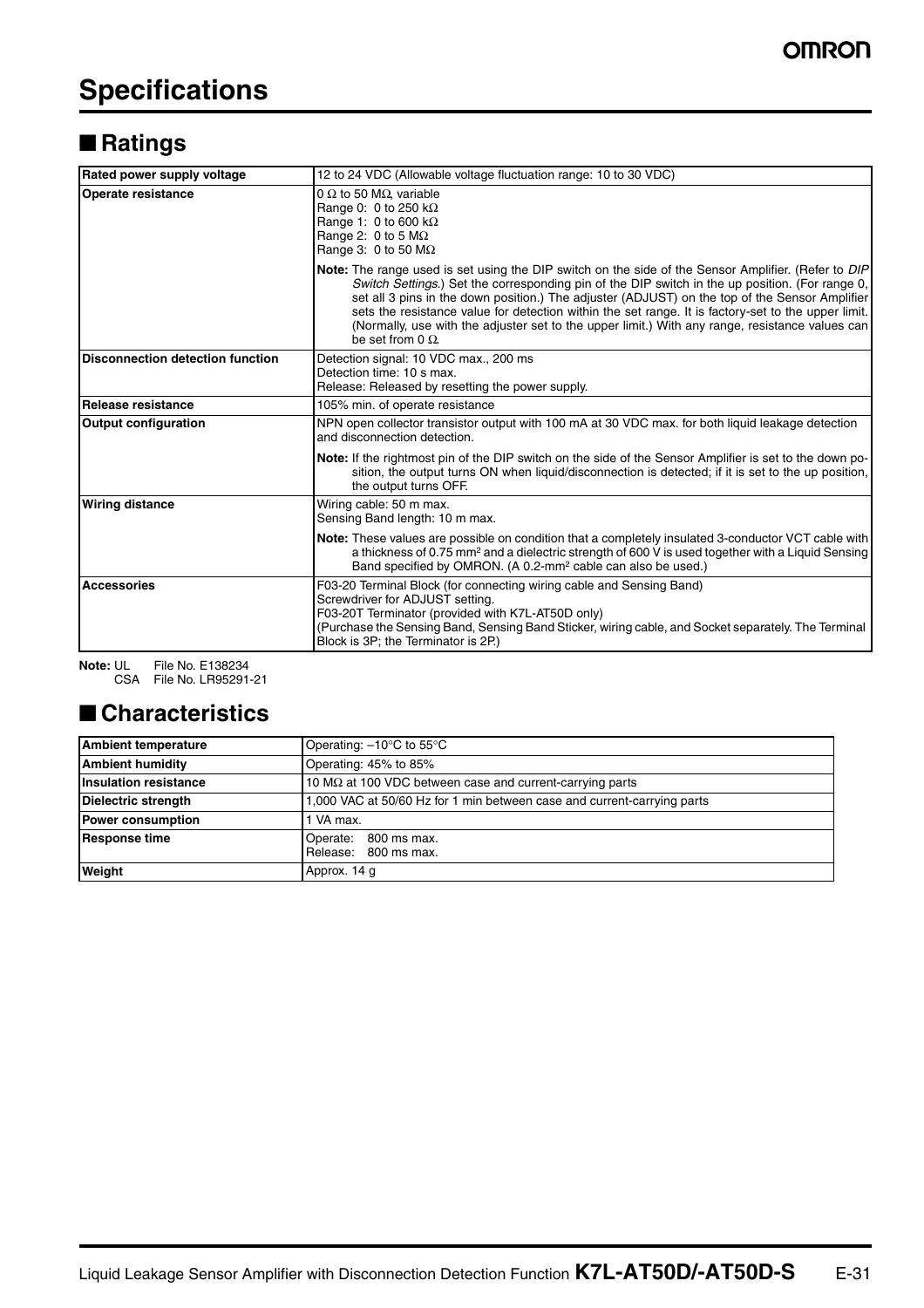# ■ **Block Diagram for External Connections**



# **Output Circuit**

# ■ **Connections Example**

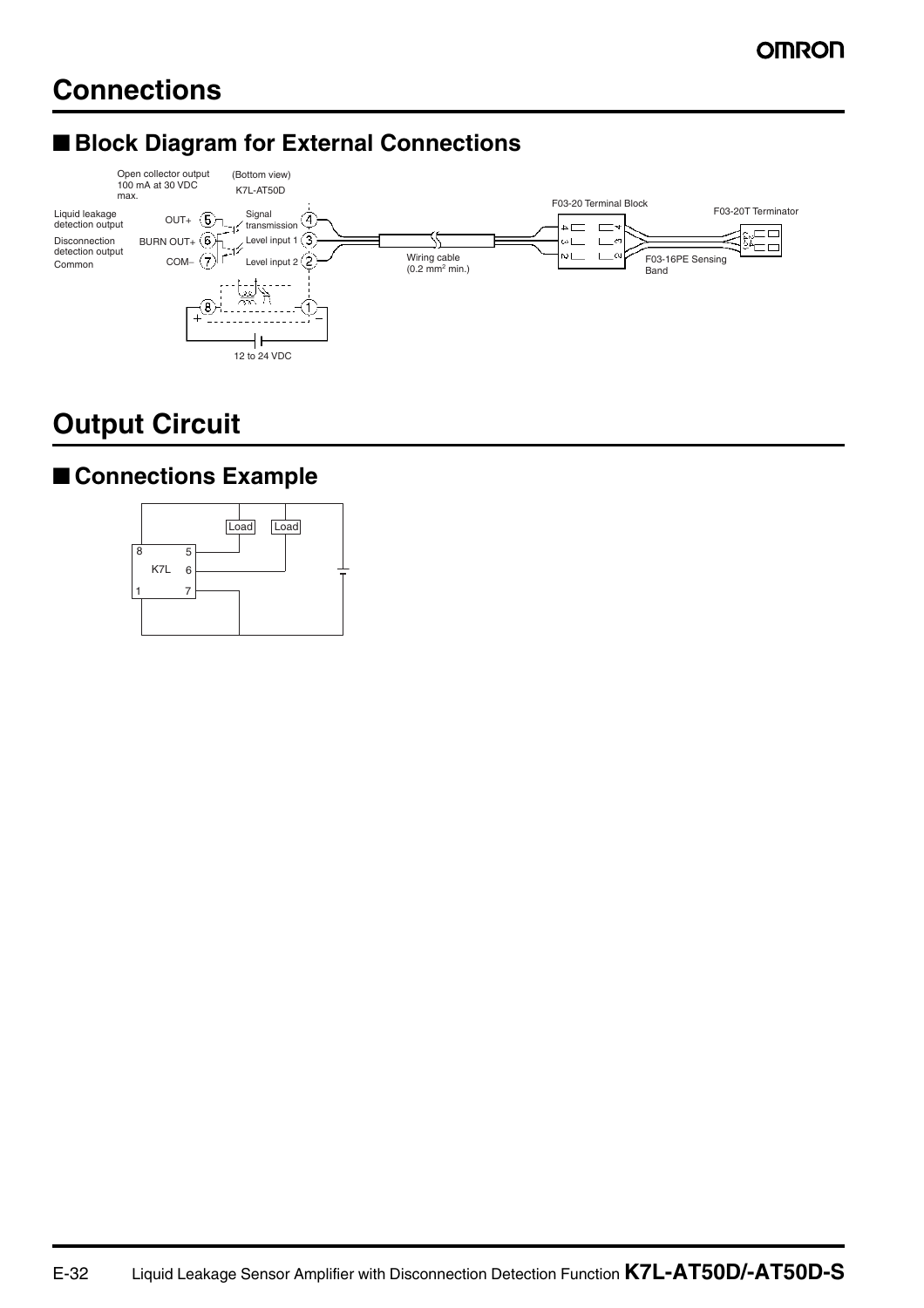## ■ **Disconnection Detection Function**

### **Operation During Monitoring for Liquid Leakage**

- **•** •Short-wave signals (2.5 VAC, 3.75 Hz) for liquid leakage detection are output from terminal 4 of the K7L.
- **•** •When there is no liquid leakage, the liquid leakage detection signals that are output are interrupted by the Terminator and the core of the Sensing Band will be an open loop.



## **Operation at Liquid Leakage Detection**

- **•** When liquid leakage occurs within the sensing range, the liquid leakage detection signals output from terminal 4 are input to terminal 2 through the leaked liquid.
- **•** The voltage of the input signals will vary with the resistance of the leaked liquid. This voltage is compared with the detection level set at the K7L.
- **•** As a result of the comparison, if the K7L determines that liquid leakage has occurred, the K7L's output LED will light, and the liquid detection output will either turn ON or OFF.



#### **Note: 1.** Disconnection detection is only performed between terminals 2 and 4. Therefore, be sure to connect the Sensing Band between terminals 2 and 4.

- **2.** The K7L will switch from liquid leakage detection to disconnection detection if either of the following conditions occur while liquid leakage is detected.
	- **•** Disconnection occurs between the K7L and the place where liquid is leaked.
	- **•** While liquid leakage is detected, disconnection occurs between the place where liquid is leaked and the Terminator (F03-20T) and, subsequently, the leaked liquid is removed (e.g., wiped up or dried).
- **3.** During disconnection detection, liquid leakage will not be detected. Once disconnection has been detected, reset the power supply to stop disconnection detection.

### **Operation During Monitoring for Disconnection**

- **•** Output of disconnection detection signals starts within 2 s of power being supplied to the K7L and is repeated at 7-s intervals.
- **•** Disconnection signals are DC signals of 10 V max. that are output for approximately 200 ms. During this time, the K7L is in disconnection monitoring mode, i.e. it monitors for disconnections only and the liquid leakage detection signals are stopped.
- **•** If there is no disconnection, the disconnection detection signals (10 VDC) that are output pass through the Terminator and return to the K7L. The K7L takes this as normal, i.e., there is no disconnection.



### **Operation at Disconnection Detection**

- **•** If there is a disconnection, the signals will be interrupted at the place where the disconnection occurred, and will not return to the K7L.
- **•** If the signals do not return, when the K7L is in disconnection monitoring mode it will determine that a disconnection has occurred. The output LED will flash, and the disconnection output will turn ON.

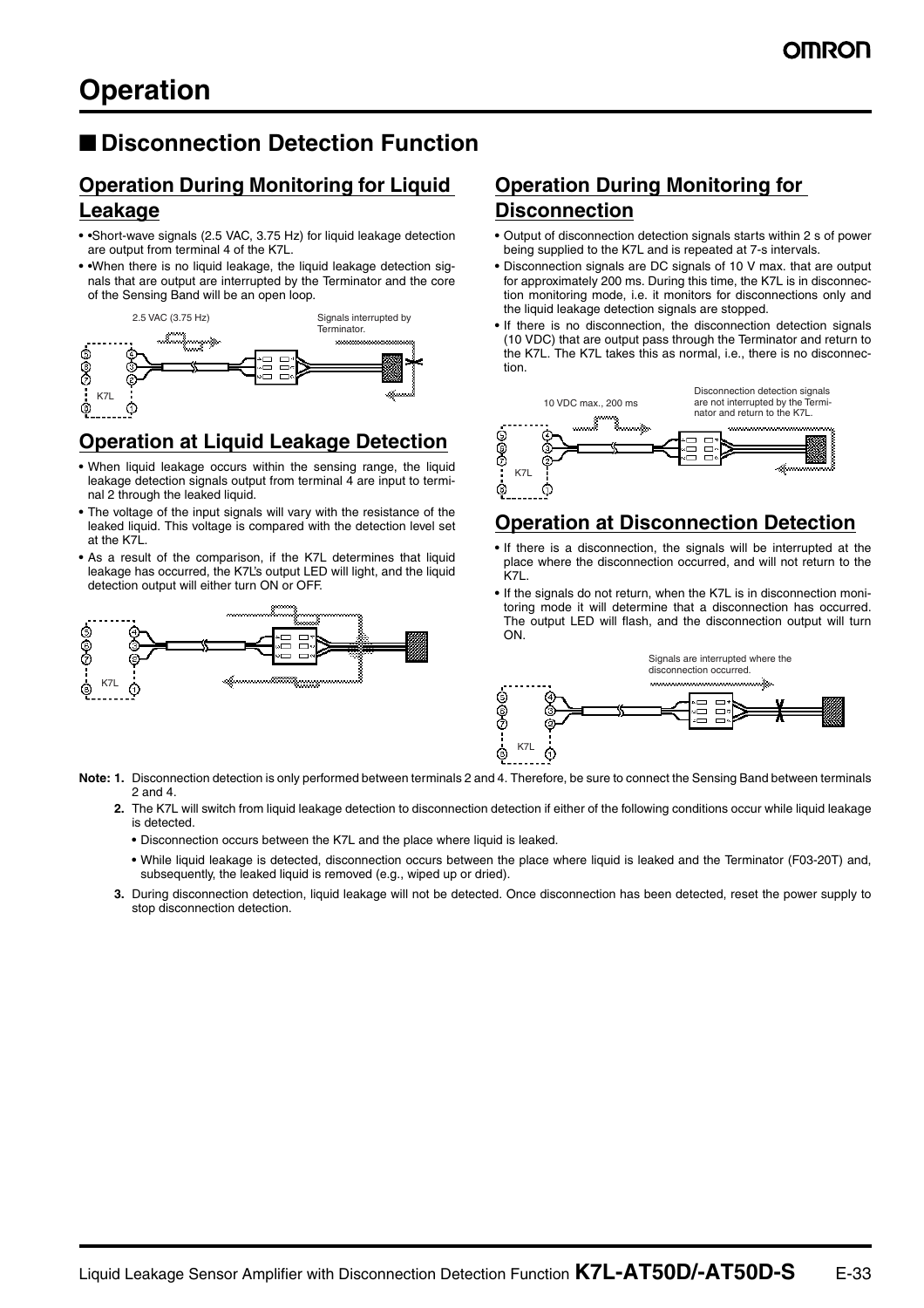# **Nomenclature**



# **Setting Detection Range**

| <b>DIP switch</b> | Range number | <b>Detection range</b>   |
|-------------------|--------------|--------------------------|
|                   | Range 0      | 0 to 250 k $\Omega$      |
| <b>CONTRACT</b>   | Range 1      | 0 to 600 k $\Omega$      |
|                   | Range 2      | 0 to 5 $M\Omega$         |
|                   | Range 3      | 0 to 50 $\text{M}\Omega$ |



| DIP switch | Output                                      |  |
|------------|---------------------------------------------|--|
|            | Output OFF when liquid leakage<br>detected. |  |
|            | Output ON when liquid leakage<br>detected.  |  |

- **•** Set a detection range according to the impedance of the liquid to be detected. (If the detection range DIP switches are set in a way not shown above, the actual range used will be the largest one by default.) For the setting procedure refer to the label on the side of the Sensor Amplifier.
- **•** It is possible to set the resistance value within the set detection range using the resistance value adjuster. At time of delivery, it is set to the largest possible value and for normal use this setting can be used.
- **•** The resistance value adjuster is a precision component. Do not apply a torque to the resistance value adjuster in excess of the specified one. Doing so may cause the resistance value adjuster to be damaged.
- Applicable torque:
- **•** Rotational torque: 9.81 mN·m max.
- **•** Detent strength: 29.4 mN·m min.

# **Dimensions**

**Note:** All units are in millimeters unless otherwise indicated.

**K7L-AT50D Liquid Leakage Sensor Amplifier**







#### **F03-20T Terminator**



 $5.8$  $12.5 +$ 

35

#### **Mounting Hole Dimensions**





 $3.5$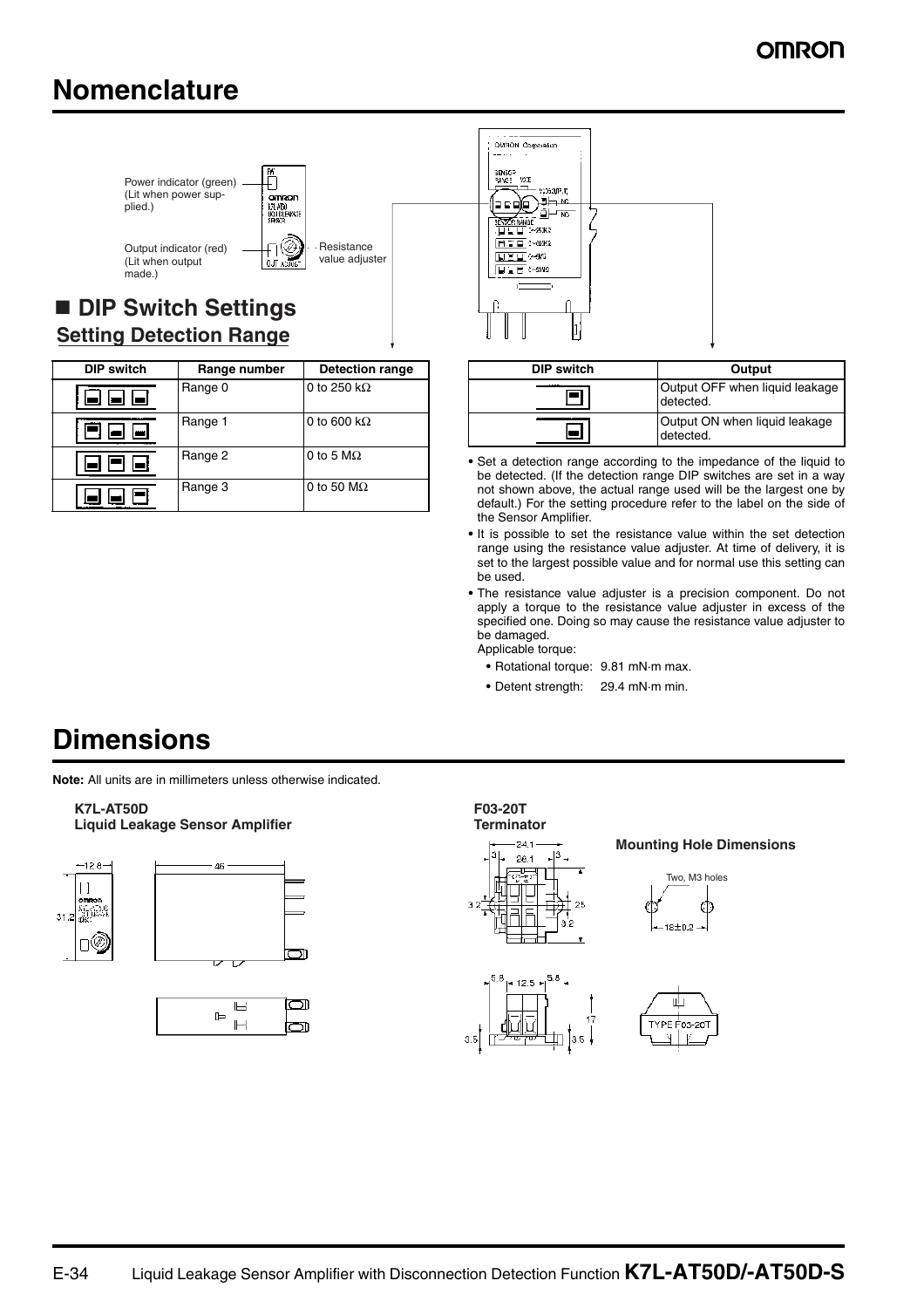## ■ Sensing Band F03-16PE

### **Features**

- Polyethylene used for sheath to ensure high resistance to chemicals.
- SUS316 used for core and polyethylene used for sheath to ensure high resistance to both acidic and alkaline liquids.
- Sensing Band Stickers that use the same material as the Sensing Band's insulating resin are available in 2 types: adhesive-tape type and screw type.



### **Specifications**

| <b>Sheath</b>                 | Polyethylene                                              |  |
|-------------------------------|-----------------------------------------------------------|--|
| Core                          | Stainless steel SUS316                                    |  |
| Ambient operating temperature | $-15$ to $55^{\circ}$ C                                   |  |
| <b>Applications</b>           | • Early detection of water leakage in computer rooms etc. |  |
|                               | • Used in locations with low-conductivity materials.      |  |
| <b>Weight</b>                 | Approx. 16 g (1 m)                                        |  |

### **Chemical Resistivity for the Sensing Band**

| <b>Material</b>            | F03-16PE      |               |
|----------------------------|---------------|---------------|
|                            | <b>Sheath</b> | Core          |
|                            | Polyethylene  | <b>SUS316</b> |
| Water                      | A             | A             |
| Acetone                    | C             | А             |
| Ammonia                    | A             | A             |
| Ethanol                    | B             | А             |
| Hydrochloric acid          | A             | C             |
| Hydrogen peroxide solution | A             | А             |
| Xylene                     | B             | A             |
| Cyclohexane                | C             |               |
| Trichloroethylene          | C             | A             |
| Toluene                    | C             | B             |
| Phenol                     | B             | А             |
| <b>Butanol</b>             | B             | ---           |
| Fluorine                   | A             | C             |
| Hexane                     | C             |               |
| Benzene                    | С             | А             |
| Methanol                   | B             | A             |
| Sulfuric acid              | C             | B             |
| Phosphoric acid            | A             | B             |

**Note: 1.** A: Not affected at all or only very slightly affected.

B: Slightly affected but, depending on the conditions, sufficient for use.

- C: Affected but may still be used. (Replace the Sensing Band immediately after detection.)
- **2.** In order to prevent secondary fire damage, consider the effect of the atmosphere of the environment and the solution to be detected on the Sensing Band.
- **3.** If the Sensing Band changes shape or color when a liquid is detected, replace the Sensing Band.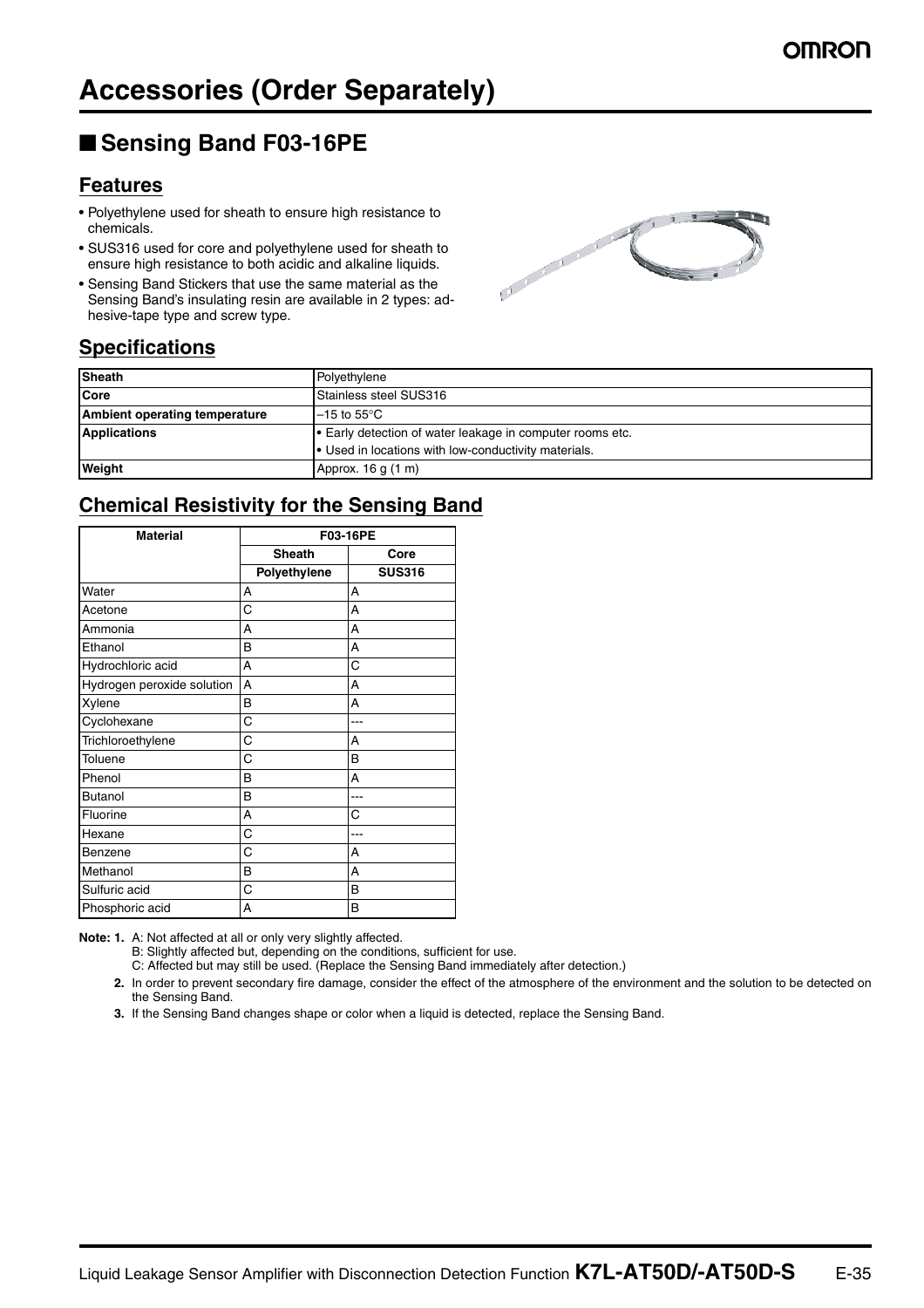## **Sensing Band**



**Note:** Specify length (in meter units) when ordering.

When cleaning with a mop, for example, do not make contact with the Sensing Band.

### **Sensing Band Sticker**



### **Connecting the Sensing Band**

### **Bending the Sensing Band**

In order to change the direction of the Sensing Band, bend the Sensing Band in one or two places where the core is not exposed.



**Note:** Bend the Sensing Band approximately 4 cm (i.e., twice the distance between places where the core is exposed) away from places where the Sticker is attached. If the Sensing Band is bent at places further away than this, the Sensing Band may come away from the surface.

### **Stripping and Connecting Terminals**

- **1.** Cut into the Sensing Band approximately 4 to 6 cm in from the end as shown in the diagram below.
- **2.** Strip away approximately the last 9 mm of the sheath to expose the core (SUS line).
- **3.** To connect to the Terminal Block, push down the top of the terminal with a screwdriver and insert the core from the side. (Refer to *Dimensions* on page 34.) More Sensing Bands can be connected simply by wiring in an arch shape.



**Note:** Check that the wiring is secure before using the K7L in applications.

### **Interval Between Stickers**

When securing the Sensing Band with Stickers, attach the Stickers at intervals of 20 to 30 cm in places where the core is not exposed.



- **Note: 1.** When using the F03-26PE (adhesive-tape model), be sure to wipe all moisture, oil, and dust from the surface to which the Sticker is to be attached. Failure to do so may result in insufficient adhesion, and the Sticker may peel away from the surface.
	- **2.** When using the F03-26PEN (screw model), before installing the Sensing Band, it is necessary to perform stud welding. For details on the pitch of the studs, refer to the information on the dimensions of Sensing Band Stickers.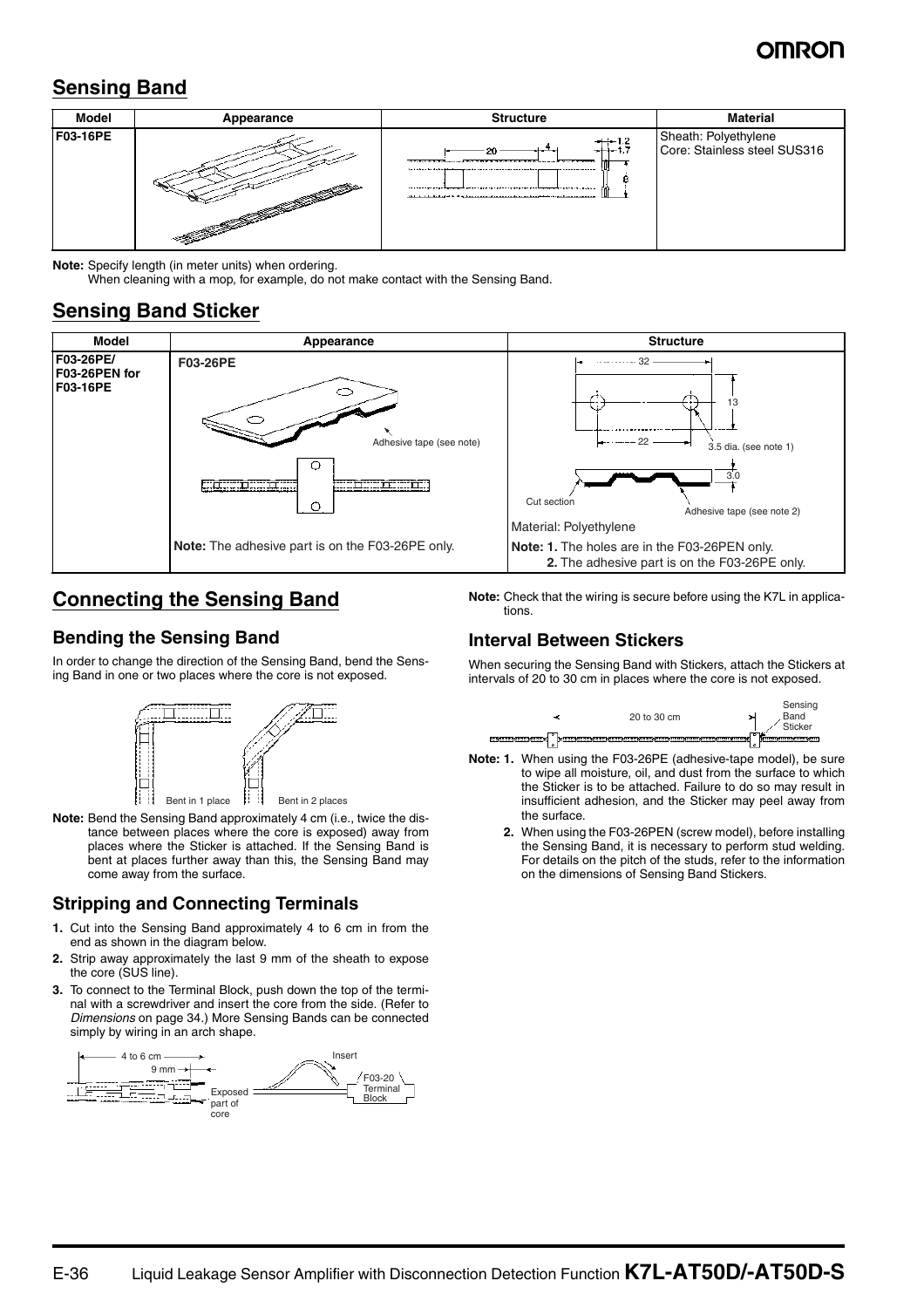## ■ General Precautions

Before using the product under conditions which are not described in the manual or applying the product to nuclear control systems, railroad systems, aviation systems, vehicles, combustion systems, medical equipment, amusement machines, safety equipment, and other systems, machines, and equipment that may have a serious influence on lives and property if used improperly, consult your OMRON representative.

Make sure that the ratings and performance characteristics of the product are sufficient for the systems, machines, and equipment, and be sure to provide the systems, machines, and equipment with double safety mechanisms.

## ■ Safety Precautions

Observe the following points to ensure safe operation.

- **•** Be sure to use a power supply voltage within the specified range. Not doing so may result in burning or malfunction.
- **•** Do not use the product in locations subject to flammable gases or combustible objects. Not doing so may result in fire.
- **•** Insert the connection points into Sockets until the connection is locked securely. Not doing so may result in burning or malfunction.
- **•** Do not short-circuit loads connected to output terminals. Doing so may result in burning.
- **•** Be sure to connect the power supply with the correct orientation. Not doing so may result in malfunction.

# ■ **Correct Use**

## **Installation**

Attach to a panel of thickness 1 to 5 mm.

Do not install in the following locations.

- **•** Locations subject to shock or vibration.
- **•** Locations where the temperature or humidity lies outside the specified range, or where condensation is likely to occur. (To detect liquids with high impedances, do not use in locations with high humidity.)
- **•** Locations subject to dust.
- **•** Locations subject to corrosive gases (particularly sulfide and ammonia gases).
- **•** Outdoors or locations subject to direct sunlight.
- **•** Near devices that generate strong high-frequency noise (e.g., highfrequency welding devices etc.).